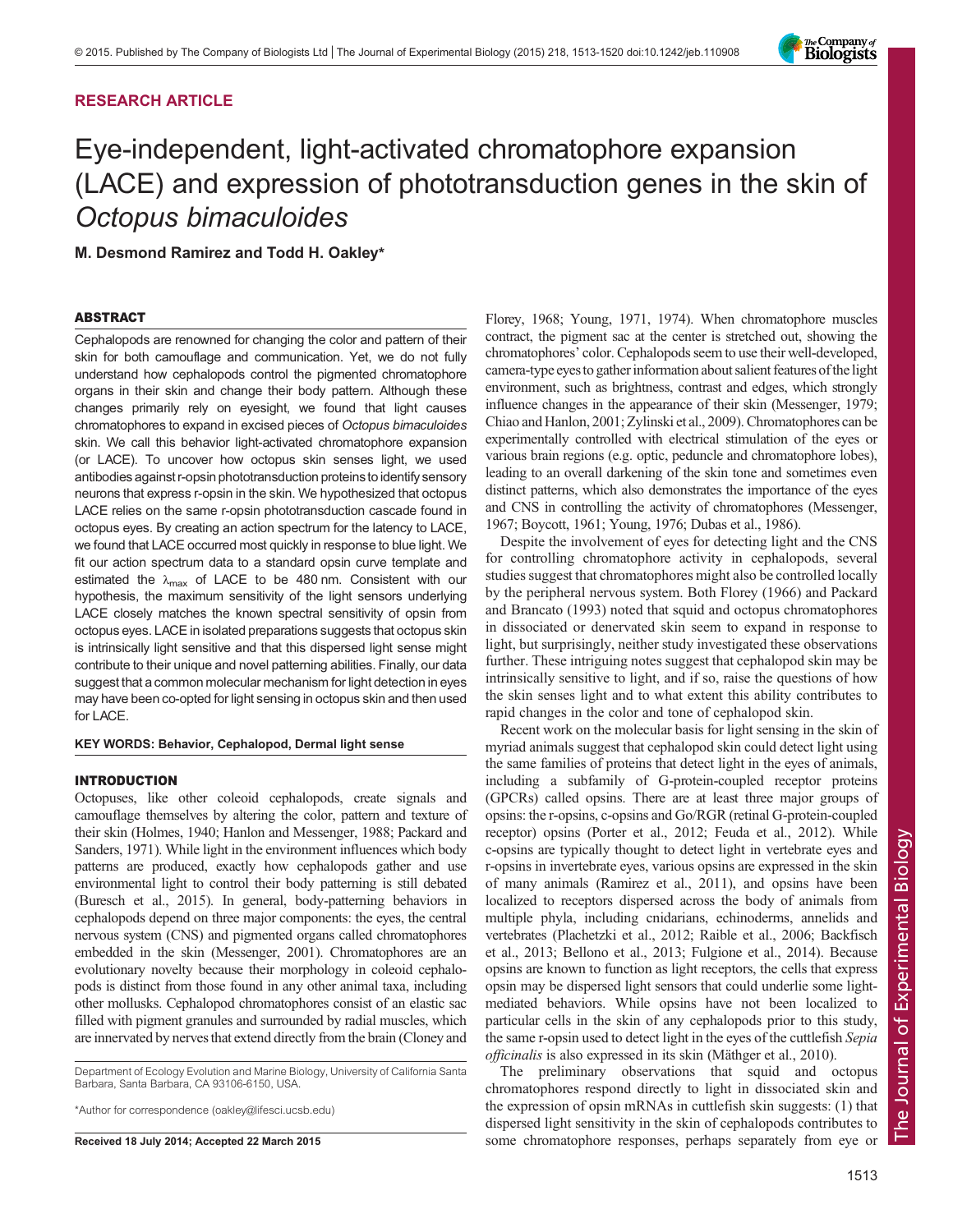CNS input; and (2) that cephalopods use the same r-opsin-based phototransduction genes to detect light with both their eyes and skin. We found that dispersed, dermal light sensitivity contributes to a direct response of Octopus bimaculoides chromatophores to light. We call this chromatophore response light-activated chromatophore expansion (LACE). LACE behavior in isolated octopus skin shows that the skin can sense and respond to light directly. Next, we found multiple r-opsin cascade genes expressed in the skin of O. bimaculoides and localized r-opsin protein expression to ciliated sensory cells in the skin of hatchling octopuses. Finally, like the opsin found in the eyes of Octopus vulgaris, LACE in O. bimaculoides is maximally responsive to blue (470 nm) light. These results are consistent with the hypothesis that r-opsin-based phototransduction underlies LACE behavior in O. bimaculoides.

## RESULTS

# Octopus bimaculoides exhibits LACE in dissociated skin preparations

Chromatophores in skin removed from the funnels of both hatchling and adult Octopus bimaculoides expand dramatically when illuminated by bright white light (absolute irradiance= $2.60 \times 10^{15}$  photon cm<sup>-2</sup> s<sup>-1</sup>; see Fig. 1 and [supplementary material Movie 1](http://jeb.biologists.org/lookup/suppl/doi:10.1242/jeb.110908/-/DC1)). While we observed slow rhythmic contractions of the muscles beneath the skin under red light from an LED (absolute irradiance:  $1.36 \times 10^{14}$  photon cm<sup>-2</sup> s<sup>-1</sup>), the chromatophores themselves remained in their relaxed position and only expanded in response to either a gentle mechanical stimulus or bright white light. While the light remained on, the chromatophores remained expanded and appeared to pulse rhythmically, but would sometimes contract again after prolonged exposure to white light. When the white light was switched off and the chromatophores were illuminated with only red light, the chromatophores in fresh preparations contracted back to their original state. As preparations aged over the course of  $1+$  days, their responses to light became erratic: chromatophores would no longer respond to white light, or remain expanded, regardless of whether they were under white or red light. The direction of the response of the chromatophores to light (to increase in size) is consistent across samples (see [Fig. 2](#page-2-0) and [supplementary](http://jeb.biologists.org/lookup/suppl/doi:10.1242/jeb.110908/-/DC1) [material Table S1;](http://jeb.biologists.org/lookup/suppl/doi:10.1242/jeb.110908/-/DC1) binomial sign test,  $N=10$ ,  $P=0.002$ ).

LACE caused a statistically significant increase in the size of chromatophores in both adult and hatchling skin, a five-fold average increase for adults (one-sample *t*-test on log-ratio,  $t=8.9246$ , d.f.=8, P<0.0001; [Fig. 3A](#page-3-0)) and atwo-fold average increase for hatchlings (onesample *t*-test on log-ratio,  $t=11.915$ , d.f.=200,  $P<0.0001$ ; [Fig. 3B](#page-3-0)). Although both adult and hatchling chromatophores expanded

significantly after LACE, the log-ratio of the increase differed significantly between adults and hatchlings (two-sample *t*-test,  $t=5.4578$ , d.f.=9.245,  $P<0.001$ ). The mean latency of LACE from the beginning of the white light stimulus to the time when maximally expanded was significantly different between adult (6.54±2.42 s) and hatchling (15.37±12.74 s) samples (two sample t-test,  $t=-5.19$ , d.f.= 64.06,P<0.001; [Fig. 3C](#page-3-0)). Once they began expanding, chromatophores took an average of 4.97±5.1 s to expand fully [\(Fig. 3\)](#page-3-0). There was no significant difference in the duration of chromatophore expansion between adults and hatchlings (two sample t-test, t=−1.48, d.f.=83.68, P=0.14; [Fig. 3D](#page-3-0)).

## R-opsin phototransduction cascade genes are expressed in Octopus bimaculoides skin

We searched for the molecular components of r-opsin phototransduction using degenerate PCR. Based on PCR amplification, we found opsin expressed in adult skin samples  $(N=5)$  from the dorsal mantle. These sequences are essentially identical to the r-opsin expressed in O. bimaculoides eyes, with only one confirmed nucleotide difference in skin sample 3, indicating that the opsin expressed in the skin is also an r-opsin (GenBank accession no. KR140162; see [supplementary material Fig. S1](http://jeb.biologists.org/lookup/suppl/doi:10.1242/jeb.110908/-/DC1)).

## Peripheral sensory neurons express r-opsin proteins in hatchling Octopus bimaculoides skin

We found that  $\alpha$ - and β-tubulin antibodies bind to many multiciliated peripheral sensory neurons spread over the entire epidermal surface of the mantle, head and arms. Typically, the cilia of these cells were packaged into bundles, although sometimes the individual cilia were visible. A set of these peripheral sensory neurons form four lines on the head and one on the funnel of the O. bimaculoides hatchlings ([Fig. 4](#page-4-0)).

The octopus r-opsin antibody specifically binds to the cilia of many of the primary sensory neurons on the mantle epidermal surface. When the opsin stain is co-localized with tubulin in these cells [\(Fig. 4\)](#page-4-0), the length of the cilia binds the opsin antibody, but the tip of each cilium appears to only bind tubulin, not opsin. In some cases, the opsin antibody also bound to the topmost portion of the cell body.

# LACE action spectrum

We found that LACE responses occurred more quickly (shorter latency) under blue light (470-480 nm) than other wavelengths of the visible spectrum [\(Fig. 5](#page-5-0)A). We estimated the  $\lambda_{\text{max}}$  of the LACE



Fig. 1. Chromatophores in isolated Octopus bimaculoides skin expand when illuminated. Stills from infrared video of isolated adult O. bimaculoides funnel skin showing LACE (light-activated chromatophore expansion). (A) Chromatophores remain in their contracted state after 3 s of exposure to bright white light. (B) Chromatophores have reached their maximum expansion after 6 s of exposure to bright white light. Scale bars: 100 μm.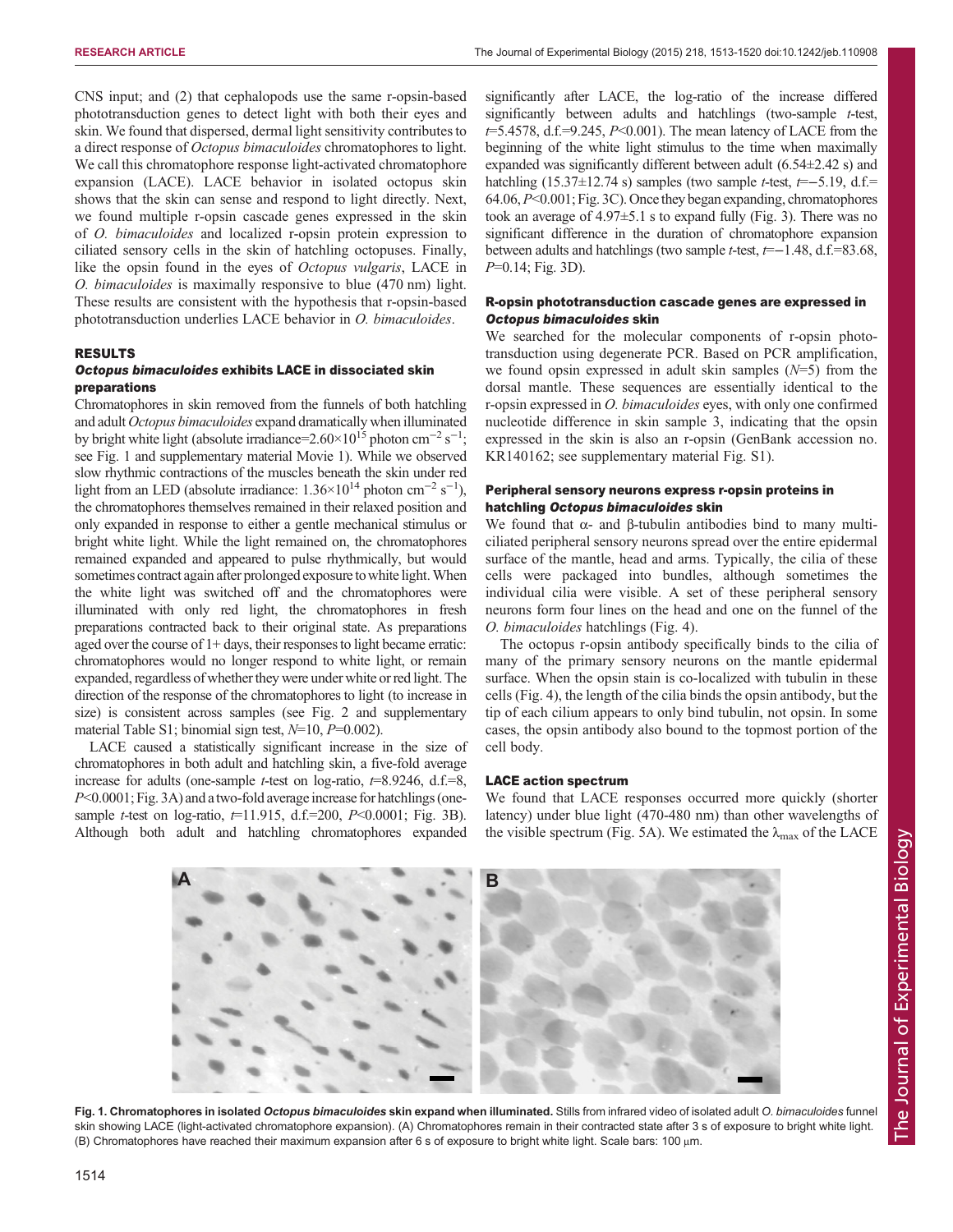<span id="page-2-0"></span>



response to be 480 nm when fitting to the Govardovskii opsin template [\(Fig. 5B](#page-5-0)). The Govardovskii calculated spectral sensitivity of opsin from O. vulgaris eyes using data mined from [Brown and](#page-7-0) [Brown \(1958\)](#page-7-0) matches what the authors reported for octopus opsin, with a  $\lambda_{\text{max}}$  of 474 nm ([Fig. 5](#page-5-0)B).

## **DISCUSSION**

Here, we show definitive evidence of dispersed light sensing in octopus skin and document the expression of a candidate light sensor in skin of the same species, Octopus bimaculoides. Two previous studies have speculated that cephalopod skin may be intrinsically sensitive to light, noting that chromatophores in both squid and octopus skin seem to expand when the skin is illuminated, but neither study provided more than preliminary observations [\(Florey, 1966; Packard and Brancato,](#page-7-0) [1993](#page-7-0)). We found that chromatophores in the skin of O. bimaculoides expand significantly and repeatedly when exposed to bright white light, a behavior we call light-activated chromatophore expansion, or LACE. We attribute LACE to light, as we minimized heat reaching the samples by using fiber optics to illuminate the skin, which itself was submerged underwater. LACE responses clearly show that O. bimaculoides skin can detect light by itself, independent of eyes.

While octopus LACE is a robust behavior, we found that some of the parameters of LACE differ from those noted by [Packard and Brancato](#page-7-0) [\(1993\).](#page-7-0) For instance, they report that chromatophores in denervated Octopus vulgaris skin expand 1 s after a flash of bright white light, which differs from the average 6 s (adults) or 15 s (hatchling) latency for LACE we found in *O. bimaculoides*. This incongruence in latency may be attributable to differences between the species and/or the preparation itself, as it seems that Packard and Brancato did not isolate skin samples, but denervated portions of skin still attached to thewhole animal. We observed a high degree of variation in both the latency of LACE and the time to full expansion of the chromatophores in our preparations and attribute at least some of this variation to differences in the time between dissecting the tissue and running LACE experiments. We also observed differences in LACE between the hatchlings and adults, where adult skin responded more consistently and robustly than the skin from younger animals. We speculate that this could be caused by the presence of more light sensors in adult versus hatchling skin. However, despite these differences from preliminary reports, our data are the clearest demonstration to date that Octopus bimaculoides skin is intrinsically light sensitive, and that light detected by the skin causes the chromatophores to expand.

We hypothesized that r-opsin, a key light sensing protein in the eyes of octopuses and other animals, may also detect light in octopus skin and underlie LACE. To support this hypothesis, we looked for evidence of opsin expression in the skin and determined the action spectrum for LACE. Consistent with our hypothesis, we found that r-opsin is expressed in the skin of O. bimaculoides. This result is similar to [Mäthger et al. \(2010\),](#page-7-0) who detected r-opsin mRNA from one PCR trial of skin from another cephalopod, the cuttlefish Sepia officinalis, although it is not yet known whether cuttlefish have LACE. Additionally, opsin expression by itself is weak evidence for the ability of skin to detect light. Other essential r-opsin cascade genes, including G-protein  $\alpha$  (q) and phospholipase C, are also expressed in the skin of O. bimaculoides, suggesting that the necessary genes for functional opsin-based phototransduction are expressed in octopus skin ([Speiser et al., 2014\)](#page-7-0). Finally, the LACE action spectrum is also consistent with our hypothesis. Spectral sensitivity analysis of the opsin from the eyes of another octopus *O. vulgaris* shows a  $\lambda_{\text{max}}$  of 474 nm ([Brown and Brown,](#page-7-0) [1958\)](#page-7-0). If the same opsin found in octopus eyes underlies octopus LACE, then LACE activity should peak close to the known spectral sensitivity of octopus opsin. Indeed, we found that the latency to LACE is shortest in blue light, and fitting the Govordovskii curve to the action spectrum data gives a  $\lambda_{\text{max}}$  of 480 nm. Taken together, these data strongly support our hypothesis that opsin phototransduction underlies LACE. Future work should continue to test this hypothesis by manipulating the function of opsin phototransduction proteins and observing how they affect LACE.

Because r-opsin is known to function in light sensing, cells in octopus skin that express opsin are excellent candidates for dispersed light sensors that could underlie LACE. We identified ciliated peripheral sensory neurons in the skin of hatchling O. bimaculoides using α- and β-tubulin antibodies. These cells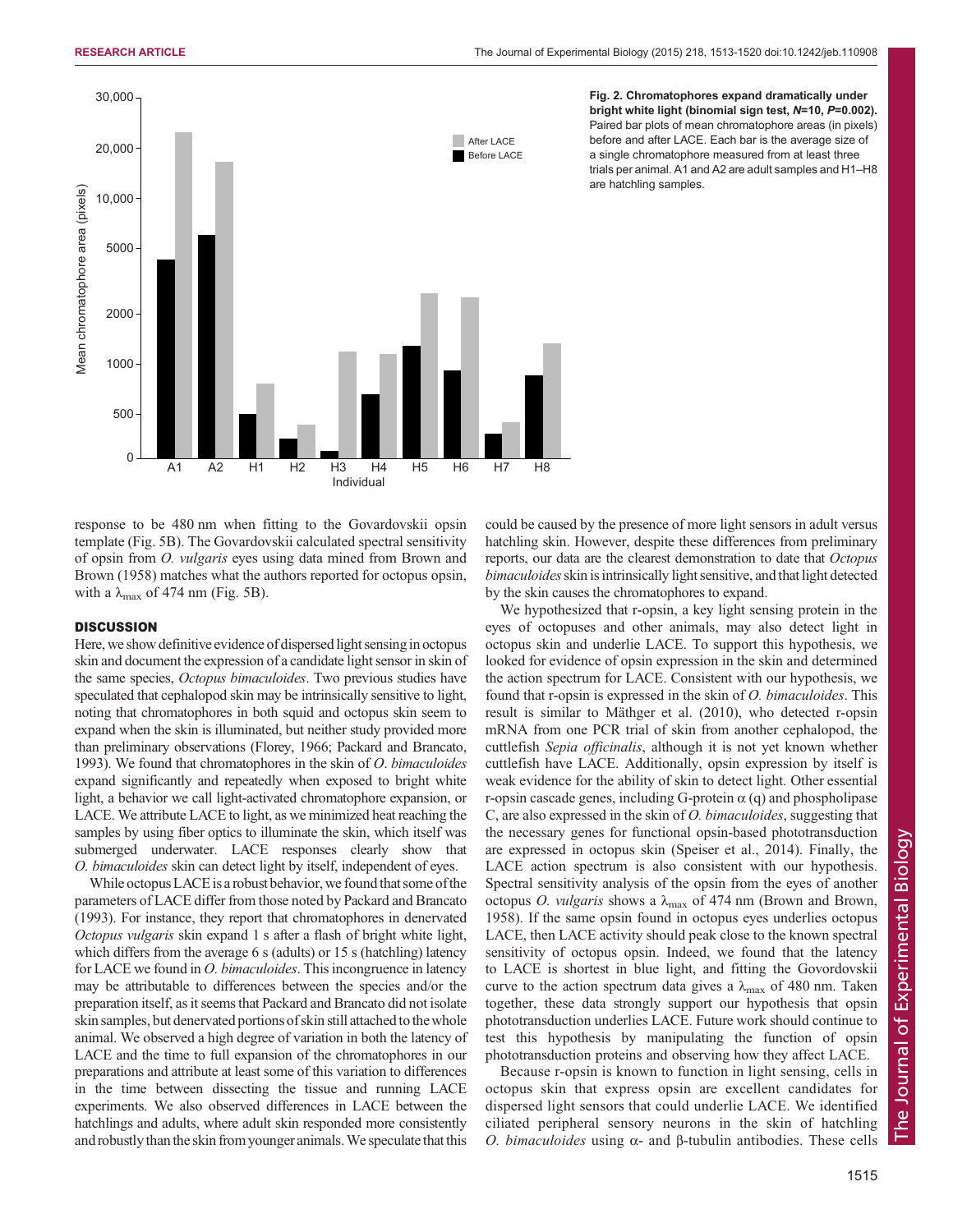<span id="page-3-0"></span>

Fig. 3. Box plots of mean adult and hatchling chromatophore size before and after LACE, latency to LACE and duration to maximum chromatophore expansion. (A) The mean size of adult chromatophores at the beginning of LACE and at their maximum expansion. (B) The mean size of hatchling chromatophores at the beginning of LACE and at their maximum. (C) The mean latency to expansion of the chromatophores from the start of the white light stimulus to the beginning of LACE responses (Adult, N=2; hatchling,  $N=8$ ). (D) The mean length of time from the beginning of LACE to maximum expansion of the chromatophores. (Adult, N=8; hatchling, N=8). Asterisks indicate statistically significant differences (P≤0.05).

were similar in morphology and position ([Sundermann-Meister,](#page-7-0) [1978; Sundermann, 1983; Mackie, 2008](#page-7-0); [Buresi et al., 2014](#page-7-0)) to cells described as mechanoreceptors in both squid and cuttlefish [\(Budelmann and Bleckmann, 1988](#page-7-0); [Bleckmann et al., 1991\)](#page-7-0). It is not yet known whether these peripheral sensory neurons act as mechanoreceptors in the skin of *O. bimaculoides*. Intriguingly, we localized r-opsin expression to these same peripheral sensory neurons in hatchling skin, raising the possibility that aside from a mechanoreceptive function, these sensory cells may also be dispersed light receptors in octopus and other cephalopods. Unfortunately, the precise connections between candidate dispersed light sensors in octopus skin, the chromatophores and the CNS remain unclear, as does their relationships with LACE and merits further investigation to test the hypothesis that the r-opsin-expressing neurons detect light.

Our finding of opsin expressed in known mechanoreceptors raises the question of whether opsin has a role in mechanoreception, in addition to its well-established role in light detection. While our work is the first description of this opsin expression pattern in mollusks, opsin-expressing mechanoreceptors have been recently described in the annelid Platynereis, zebrafish and Drosophila [\(Backfisch et al., 2013](#page-7-0); [Senthilan et al., 2012](#page-7-0)). From work on mechanoreception in *Drosophila* antennae, we now know that opsin is required for anntenal mechanoreceptors to detect vibrations, highlighting a previously unknown role for opsin in senses besides light detection ([Senthilan et al., 2012\)](#page-7-0). We do not yet know whether the opsin-expressing cells we found in hatchling O. bimaculoides skin function as mechanoreceptors, light sensors or both, or the extent to which opsin is required for detecting either of these stimuli. Still, our results compel future research into the role of opsins in senses other than photoreception. We believe that the phylogenetic spread of opsin expression in mechanoreceptors among vertebrates, annelids, arthropods and now mollusks, suggests that such mechano-sensory roles for opsin could be ancient in animals.

Finally, uncovering dispersed light sensitivity in octopus skin raises the question of how it evolved to underlie LACE in octopuses. Our study is the best evidence so far for light-sensitive skin in cephalopods and we hypothesize that LACE may play a role in modulating body patterning for camouflage, alongside the canonical control exerted by the CNS. However, while cephalopods are unique among mollusks for their body-patterning abilities, we know that most other mollusks, especially bivalves, gastropods and chitons, are ableto sense light with their skin. There is rich literature describing behaviors like phototaxis or shadow responses and physiology linked to light sensing in the skin of other mollusks ([Ramirez et al., 2011\)](#page-7-0).We do not yet know if or how cephalopods use their light-sensing skin for these other more typical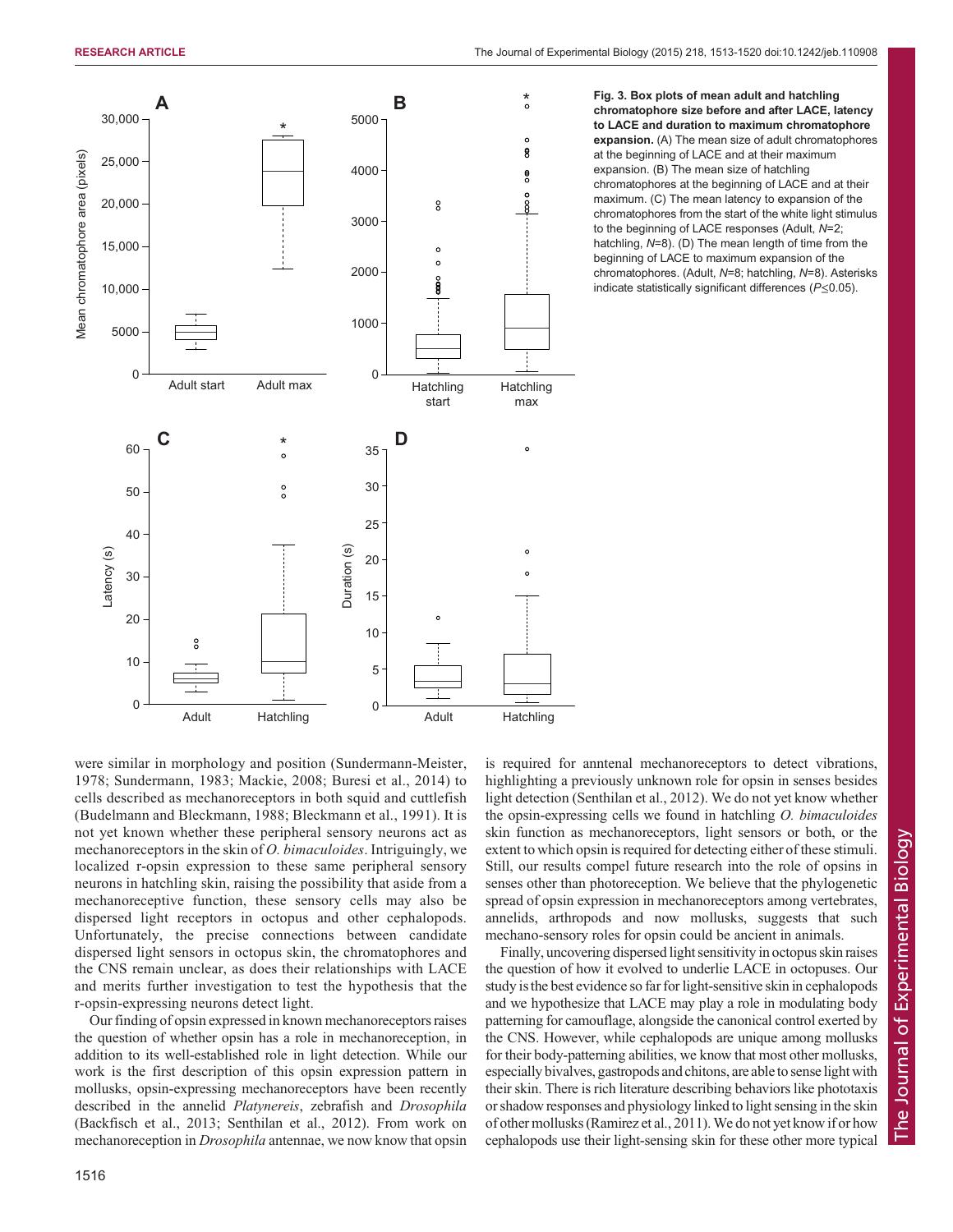<span id="page-4-0"></span>

Fig. 4. Peripheral sensory neurons in the head and siphon skin of hatchling Octopus bimaculoides express r-opsin proteins. (A) A hatchling O. bimaculoides; the yellow rectangle indicates the region enlarged in B. (B) Fluorescent confocal z-stack of one of four lines of peripheral sensory neurons on the head of a hatchling octopus. (C) Fluorescent confocal z-stack projection of peripheral sensory neurons that comprise the lines found on the head and funnel skin of hatchling octopuses. (D) 3D z-stack projection of r-opsin-expressing peripheral sensory neurons in the head and siphon skin of hatchlings. The cilia bundles attached to sensory neurons embedded in the skin of octopus hatchlings project out onto the skin surface. R-opsin proteins are expressed along the lengths of the cilia bundles and the tops of the cell bodies. Blue, cell nuclei stained with DAPI; green, α- and β-tubulin antibody labeling; white, r-opsin antibody labeling. Hatchling photo credit: Markos Alexandrou.

molluscan behaviors. However, the widespread distribution of dispersed light sensing and associated behaviors throughout the phylum suggests that dispersed light sensitivity could be an ancestral molluscan trait that has been co-opted in the cephalopod lineage to mediate novel body-patterning behaviors in response to light. Understanding the underlying molecular mechanisms for dispersed light sensing across the mollusk classes would help clarify the evolutionary history of dispersed light sensing and associated behaviors. Our study provides a framework for future comparative work that can integrate already known behavioral data with molecular data for light-detecting components in various mollusks. This work could address the question of whether diverse mollusk behaviors that rely on dispersed light sensing share a common molecular mechanism for light detection, and thus whether dispersed light sensing was present in ancestral mollusks.

## MATERIALS AND METHODS

#### Sample collection

We obtained 11 adult Octopus bimaculoides Pickford and Mc-Connaughey, 1949 from marine collectors at the University of California, Santa Barbara from 2010–2014. We housed the animals in flow-through tanks supplied with filtered seawater. Our hatchling octopuses came from a clutch laid by a captive female in the winter of 2013, and the animals hatched during the following summer. Octopus bimaculoides hatch as fully developed octopuses that are immediately able to hunt and change body patterning. The hatchlings we used for these experiments were between 0 and 4 months old. To kill animals, we first

anesthetized them in a seawater solution containing 5% ethanol and 7.5% isotonic  $MgCl<sub>2</sub>$  until the chromatophores no longer responded to gentle poking and ventilation slowed, followed by quick decerebration ([Moltschaniwskyj et al., 2007; Andrews et al., 2013](#page-7-0)).

## LACE behavior under white light

We used insect pins to mount dissected funnels from adult and hatchling octopus (N=10) to Sylgard-lined Petri dishes filled with fresh seawater. To record the activity of the chromatophores on these isolated funnels, we used an infrared CCD camera (LCL902HS, Watec, Newburgh, NY, USA) mounted on a dissecting microscope. We measured the absolute irradiance for our light sources using a spectrophotometer (Jaz, OceanOptics, Dunedin, FL, USA) placed at an equivalent distance from the light source as experienced by the skin samples. We recorded under red LEDs (max intensity: 636 nm, full width at half maximum: 16 nm, absolute irradiance: 1.36×10<sup>14</sup> photon cm<sup>-2</sup> s<sup>-1</sup>), which did not stimulate LACE behavior. We allowed skin samples to dark adapt under red light for at least 2 min between trials. The white light stimulus was provided by a fiber optic light source set to maximum brightness ( peak intensity: 681 nm, full width at half maximum: 150 nm, absolute irradiance:  $2.60 \times 10^{15}$  photon cm<sup>-2</sup> s<sup>-1</sup>). The light stimulus lasted until the chromatophores reached maximum expansion or 2 min, whichever was shortest.

We measured multiple aspects of LACE, including the latency of the beginning of LACE from the onset of the stimulus and the time to maximum chromatophore expansion from the video recordings. We also captured individual still images from the video at the beginning of LACE and at the time of maximum chromatophore expansion to measure the change in chromatophore size. These images were processed by thresholding and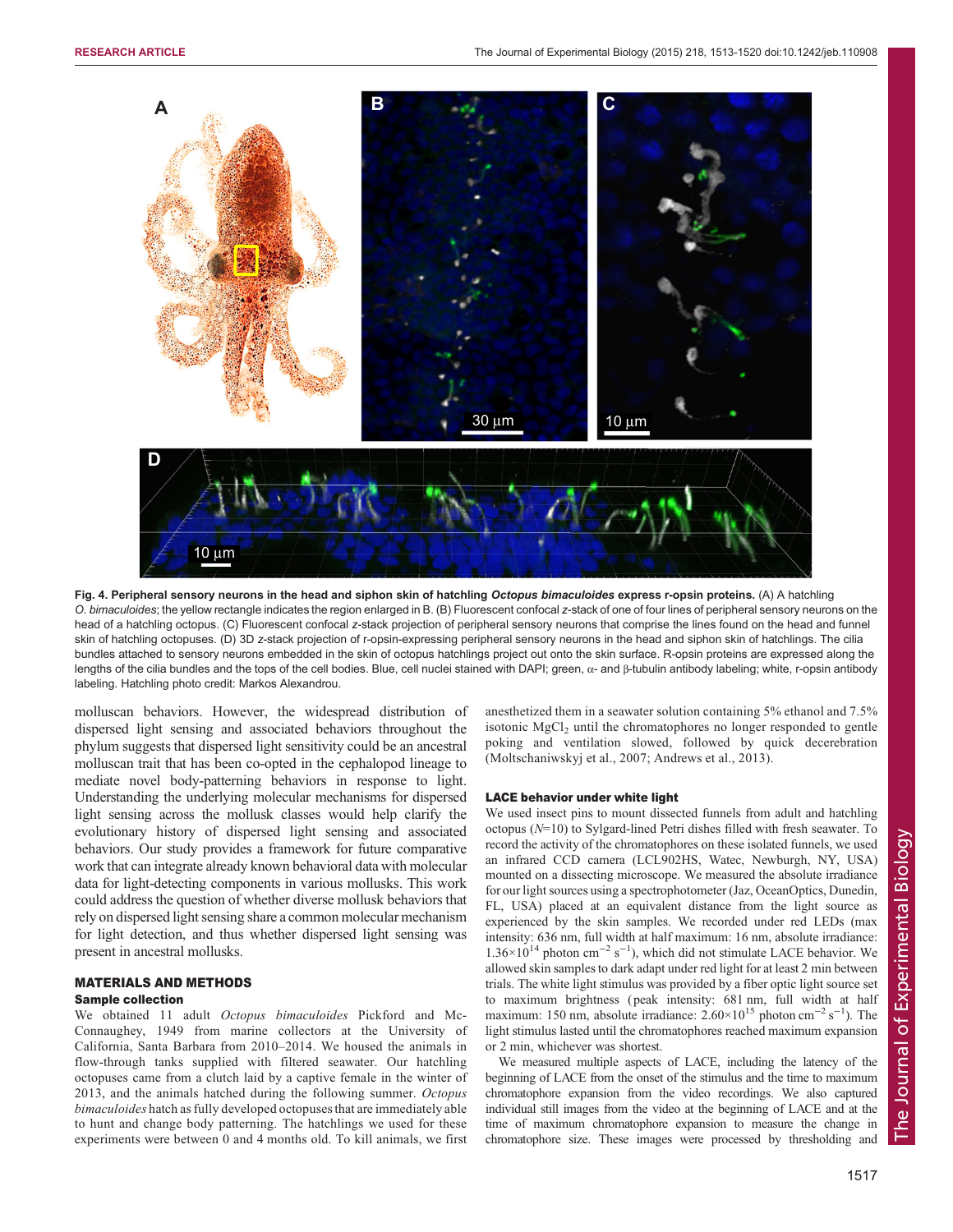<span id="page-5-0"></span>

Fig. 5. LACE behavior is maximally sensitive to blue light. (A) The action spectrum for Octopus bimaculoides LACE shows that the latency for LACE is shortest between 470 and 480 nm. Each box represents four data points for each wavelength, corresponding to the mean latencies across three trials of one skin sample from four adult animals. Black dots are the means at each wavelength average across four animals. (B) Govardovskii opsin models for octopus LACE latency (solid line) and data on the spectral sensitivity of Octopus vulgaris eye opsin mined from [Brown and Brown \(1958\)](#page-7-0) (dotted line). The predicted  $\lambda_{\rm max}$  for octopus LACE is 480 nm. The Govardovskii predicted  $\lambda_{\text{max}}$  for octopus eye opsin is 474 nm, the same  $\lambda_{\text{max}}$  reported by [Brown and Brown \(1958\)](#page-7-0). See [supplementary](http://jeb.biologists.org/lookup/suppl/doi:10.1242/jeb.110908/-/DC1) [material Table S2](http://jeb.biologists.org/lookup/suppl/doi:10.1242/jeb.110908/-/DC1) for LACE action spectrum data.

analyzing particles in FIJI [\(Schindelin et al., 2012\)](#page-7-0), which allowed us to count the number of pixels of the chromatophore before and after LACE. We performed multiple light trials on each sample, but because the chromatophores do not behave independently, we only measured one randomly selected

chromatophore per trial, and averaged the chromatophore area pixel count within each of the 10 samples to get the mean chromatophore size before and after LACE. For all statistical tests, we assumed that similar mechanisms underlie LACE in both adult and hatchling octopuses, but because we found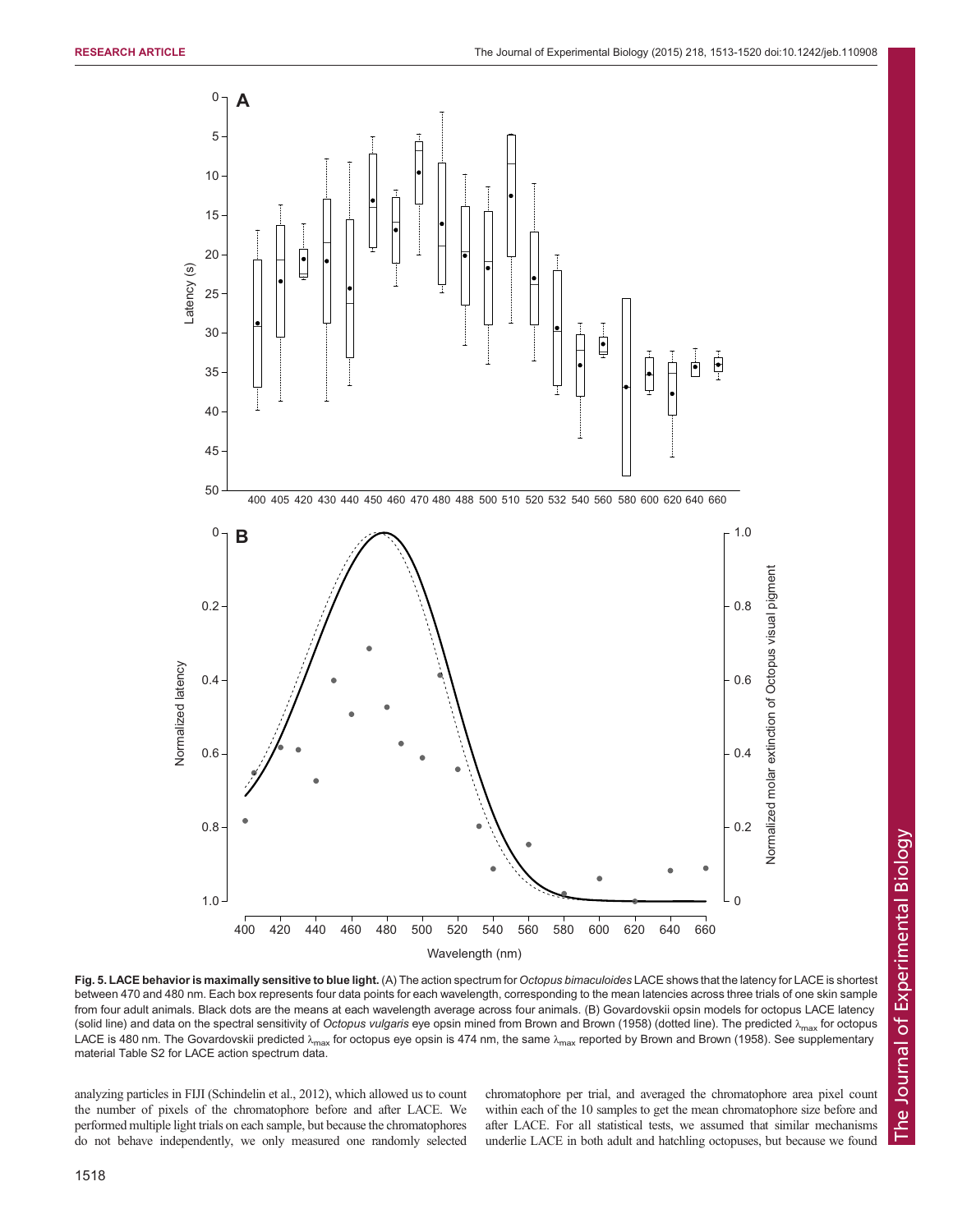significant differences in the specific values for latency and chromatophore change after LACE, we analyzed the adults and hatchlings separately. To test the hypothesis that exposure to light causes an increase in the size of the chromatophores, we used a binomial sign test  $(N=10, P=0.5)$ . Because we wanted to compare LACE-dependent changes in chromatophore size between individual animals which also varied in size, we report the log-ratio of the mean area pixel count before and after LACE for each sample. To test whether the change in mean chromatophore size after exposure to light is significant, we used a one-sample t-test of the log-ratio change in chromatophore size after LACE.

#### Identifying opsin phototransduction cascade gene expression

For long-term storage of dissected skin and eyes prior to RNA extraction, we placed samples in RNAlater (Life Technologies, Carlsbad, CA, USA) and stored them at −20°C. We extracted mRNA from adult eyes and dorsal mantle skin samples stored in RNAlater using the Nucleospin RNA XS kit (Qiagen, Valencia, CA, USA), following the manufacturer's protocol. To make a singlestranded cDNA library for each sample, we used the Superscript II RT reaction kit following the manufacturer's protocol. We stored all cDNA libraries at −20°C, and diluted them (1:200) before using them as PCR templates.

We created species-specific PCR primers using the coding sequence for O. bimaculoides eye opsin found in Genbank (accession no. AY545172.1). The forward primer sequence was: GCGGCATCAAGAAAATGTCC; and the reverse primer sequence was: TGCAAGAAGAGCGATGATGG. These primers amplify an approximate 340 bp region of the opsin cDNA. The PCR thermocycler program was as follows, repeated for 40 cycles: denaturation, 94°C for 15 s; annealing, 55°C for 30 s; extension, 72°C for 120 s. After 40 cycles, there was a 7 min hold at 72°C for final elongation. To sequence the PCR products, we cloned them into TOP 10 cells (Invitrogen, Carlsbad, CA, USA), extracted the product and sent to UC Berkeley for Sanger sequencing. We used MUSCLE ([Edgar and Sjolander, 2004](#page-7-0)) in Seaview ([Gouy et al.,](#page-7-0) [2010](#page-7-0)) to align the sequences. We amplified and sequenced opsin products from the eyes  $(n=2)$  and dorsal mantle skin  $(n=5)$  of adult animals.

#### Antibody staining

We fixed samples for antibody staining in 4% formaldehyde in phosphate buffered saline (PBS) overnight at room temperature. We washed them with PBS, dehydrated them step-wise into 100% methanol and stored them at -20°C. We rehydrated formaldehyde-fixed samples into 100% PBS, and dissected as necessary. The samples were then blocked (4% donkey serum, 10% bovine serum albumin in PBS/0.1% Tween-20) for at least 1 h. Next, we incubated the samples in primary antibody solution (1:2000 μl antibody in blocking solution) using anti-octopus rhodopsin (LSL- LB-5509, Cosmo Bio USA, Carlsbad, CA, USA) and α- and β-tubulin as neural markers (αtubulin: T7451, Sigma-Aldrich, St Louis, MO, USA; β-tubulin: E7, Developmental Studies Hybridoma Bank, Iowa City, IA, USA) for 4 h at room temperature or 24 h at 4°C. We then washed in PBS three times for 5 min, and transferred them to the secondary antibody solution (1:250 goat anti-mouse Cy3: A10521; goat anti-rabbit Cy5: A10523, Life Technologies, Carlsbad, CA, USA) to stain for 2 h at room temperature. Samples were then washed in 100% PBS twice for 5 min each, then transferred to PBS containing DAPI (0.5:1000 μl) for at least 10 min before two more washes in 100% PBS. Samples were mounted in glycerol and visualized using a confocal microscope (Fluoview 1000 Spectral Confocal, Olympus America Inc., Center Valley, PA, USA).

#### Creating the LACE latency action spectrum

To generate an action spectrum, we collected 6-mm-diameter skin punches from the distal surface of adult  $O$ . *bimaculoides* funnels  $(N=4)$ . See [supplementary](http://jeb.biologists.org/lookup/suppl/doi:10.1242/jeb.110908/-/DC1) [material Fig. S2](http://jeb.biologists.org/lookup/suppl/doi:10.1242/jeb.110908/-/DC1) for our experimental setup. We used the same white light source, red LED light, video camera, digital converter and computer software as described for the initial LACE trials. Briefly, each skin sample was visualized using a dissecting scope and infrared CCD camera. We lit the samples with narrow-bandwidth light through a 1 mm fiber optic cable that we positioned just above the surface of the water with a micromanipulator, such that it illuminated the area of skin captured by the video camera. The fiber optic cable was not moved from this position during a trial, although the exact position differed slightly between trials and samples. On the other side of an opaque partition, we used a white scope light (LG-PS2, Olympus America Inc., Center Valley,

PA, USA) as the initial light source and lenses (Qioptic, Fairport, NY, USA) directed white light through one of two color filter wheels (Thorlabs, Newton, New Jersey, USA) before the filtered light was directed into the fiber optic cable. Each filter wheel contained 11 colored filters. Together the filters spanned the visible spectrum from 375 to 660 nm (375, 400, 405, 420, 430, 440, 450, 460, 470, 480, 488, 500, 510, 520, 532, 540, 560, 580, 600, 620, 640 and 660 nm).

To ensure that each skin sample within a trial was exposed to similar photon counts for each wavelength of light, we measured the photon counts for each filter at maximum intensity of the white light source. Within the range of the spectrum we expected to find the peak sensitivity of the LACE behavior (between 440 and 660 nm), we adjusted the power of the light source such that photon counts for each filter were equivalent to the max photon count at the wavelength with the least power in the spectrum. For our particular white light source, we calibrated the photon counts for filters between 440 and 660 nm to the photon count at 510 nm. To do this, we used a spectrophotometer (Jaz, Ocean Optics, Dunedin, FL, USA) to measure the absolute irradiance (in photons  $cm^{-2} s^{-1}$ ) in the position of the sample, and another spectrophotometer (SM700, Milwaukee Instruments Inc., Rocky Mount, NC, USA) to monitor the overall output of the white light coming from the back of the scope light. For each colored filter, we adjusted the power of the light source until the photon counts matched those measured at 510 nm, and recorded the output of the monitor white light.

During the experimental trials, we used these lux values to adjust the power of the white light to standardize photon counts that the skin received. Our white light source was less powerful for wavelengths under 440 nm, and so photon counts for 375–430 nm consistently fell below the 510 nm count standard. For these wavelengths, we used the maximum power allowed by the scope light to maximize the photon counts for the filters. Receiving fewer photons potentially increased the latency of the LACE response at these shorter wavelengths, but in doing so we maximized the likelihood of LACE occurring at the wavelengths surrounding our predicted  $\lambda_{\max}$ , based on previous reports of  $\lambda_{\max}$  of opsin from the eyes of Octopus vulgaris ([Brown and Brown, 1958\)](#page-7-0).

To induce LACE, we illuminated the samples with light through each filter for 45 s, then allowed them to sit under red light for 90 s as a dark adapt period before trying another wavelength. We recorded the activity of the chromatophores continuously within a trial, and performed three trials for all but sample 3, which only had two trials for technical reasons. Each trial consisted of 22 light stimuli, presented to the skin in randomized order. From the video we recorded the start time of the light stimulus and the time when a LACE event began (marked by first noticeable expansion of the chromatophores) after the start of the stimulus. This duration is the latency of LACE for that particular wavelength. We excluded LACE data at 375 nm from our analyses because we were unable to measure the photon count at 375 nm.

### Quantifying the spectral sensitivity of the light-sensing protein

We estimated the  $\lambda_{\text{max}}$  for the octopus LACE action spectrum using the Govardovskii model to fit an opsin specific template [\(Govardovskii et al., 2000](#page-7-0)) to the data by minimizing the sums of squares using the optimize function in R ([R Core Team, 2013](#page-7-0)). We extracted data on the spectral sensitivity of  $O$ . vulgaris eye opsin using Data Thief [\(Tummers, 2006\)](#page-7-0) from [Brown and Brown \(1958\)](#page-7-0).

#### Acknowledgements

We would like to thank Christine Castillo and James Peniston for their assistance with video analysis and Gordon Fain for use of the CCD camera. We would also like to thank Mary Raven and the NRI-MCDB Microscopy Facility at UCSB for assistance with confocal microscopy. Finally, we thank Dan Speiser for critiques and comments on this manuscript.

#### Competing interests

The authors declare no competing or financial interests.

#### Author contributions

M.D.R. and T.H.O. designed the study and wrote the paper. M.D.R. performed the experiments, imaging and statistical analysis. T.H.O. created the R code for the Govardovskii opsin curve.

#### Funding

The confocal microscope was funded by a National Institutes of Health Shared Instrumentation grant [1 S10 OD010610-01A1] to Mary Raven at the NRI